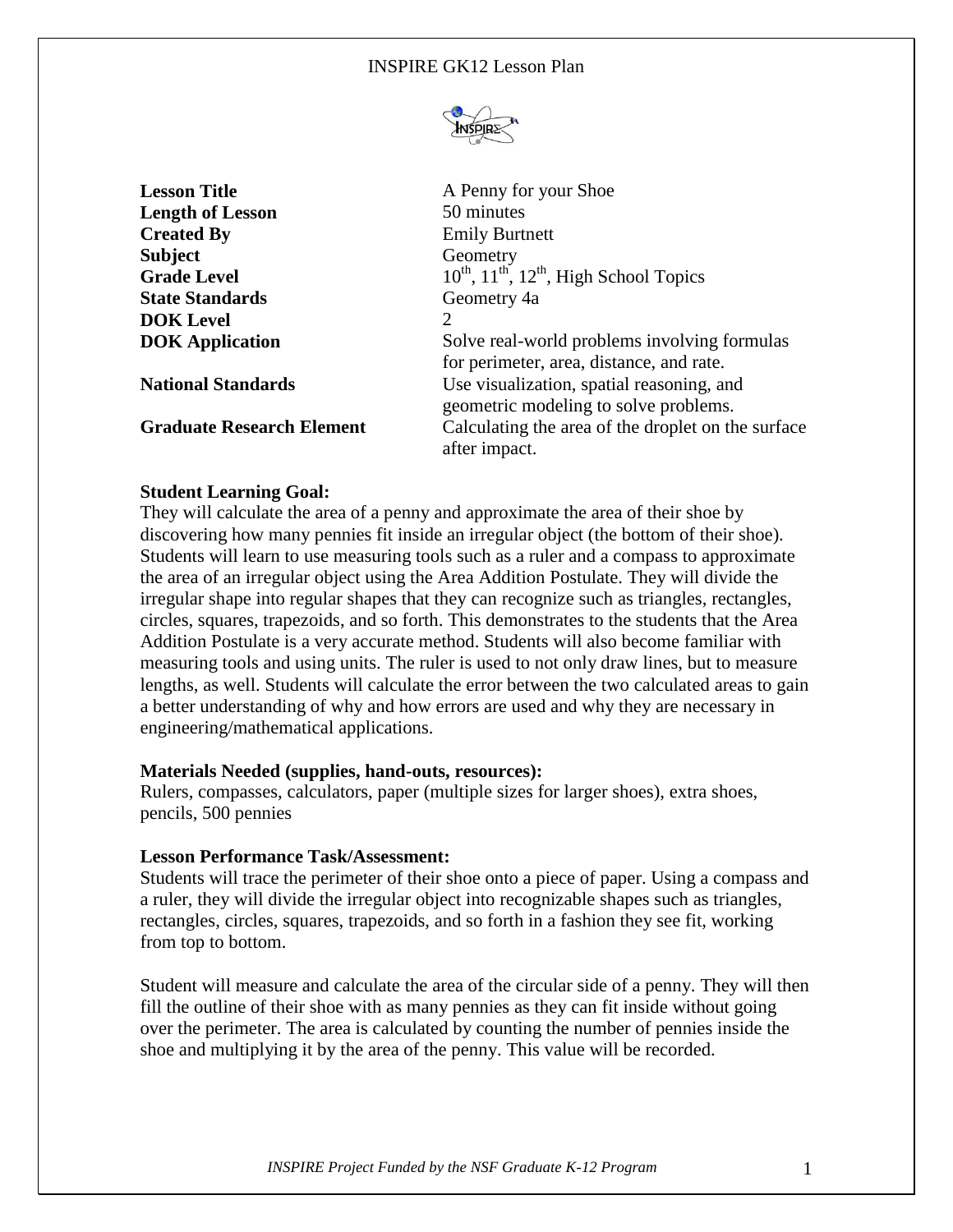# INSPIRE GK12 Lesson Plan



Using the ruler, the students will measure the lengths required to calculate the areas of each individual regular shape inside their shoe. The calculations will be written out and recorded on a separate piece of paper. When all the areas are calculated, the students will add them up to determine the approximated total area of their shoe; this is the Area Addition Postulate. The calculated value will be recorded. The two determined values of the area of the shoe will be compared using various techniques, but it will be obvious that the Area Addition Postulate gives a much more accurate approximation since the pennies leave a lot of empty space.

## **Lesson Relevance to Performance Task and Students:**

Students will discover that geometry is *everywhere*, even in irregular shapes. They will also become more comfortable with measuring and using units. Calculating the error will demonstrate to them that in many real-life applications, quantities are approximated. By calculating the error, they can determine how accurate their approximation is.

## **Anticipatory Set/Capture Interest:**

The instructor will hold up a shoe (taking off and holding up their own shoe would add a little humor to the scenario) and ask the students:

- Is it possible to calculate the area of the bottom of this shoe?
	- o Is it easy?
		- If students say think it will be easy, ask "How accurate do you think it will be?"
		- If they think it will be difficult, continue with lesson and introduce the Area Addition Postulate.

#### **Guided Practice:**

The instructor will review the areas of regular shapes and go through the instructions of the activity. The instructor will also walk around the classroom and monitor students and assist as needed during the independent practice.

#### **Independent Practice:**

Students will calculate the area of their own shoes independently, but will be allowed to collaborate with their neighbors.

#### **Remediation and/or Enrichment:**

For remediation, the equations of the area of regular objects will be displayed for the class or given in a handout. If students are struggling to divide the irregular shape into regular shapes, the instructor will have a shoe already divided into regular shapes as a handout and students will then measure and calculate the areas. Or, this could be done to shorten the activity. Individual IEPs will be supported.

For enrichment, the instructor can point out how some "regular" shapes need to be assumed, especially where the shoe curves toward on the inside of the foot. For example,